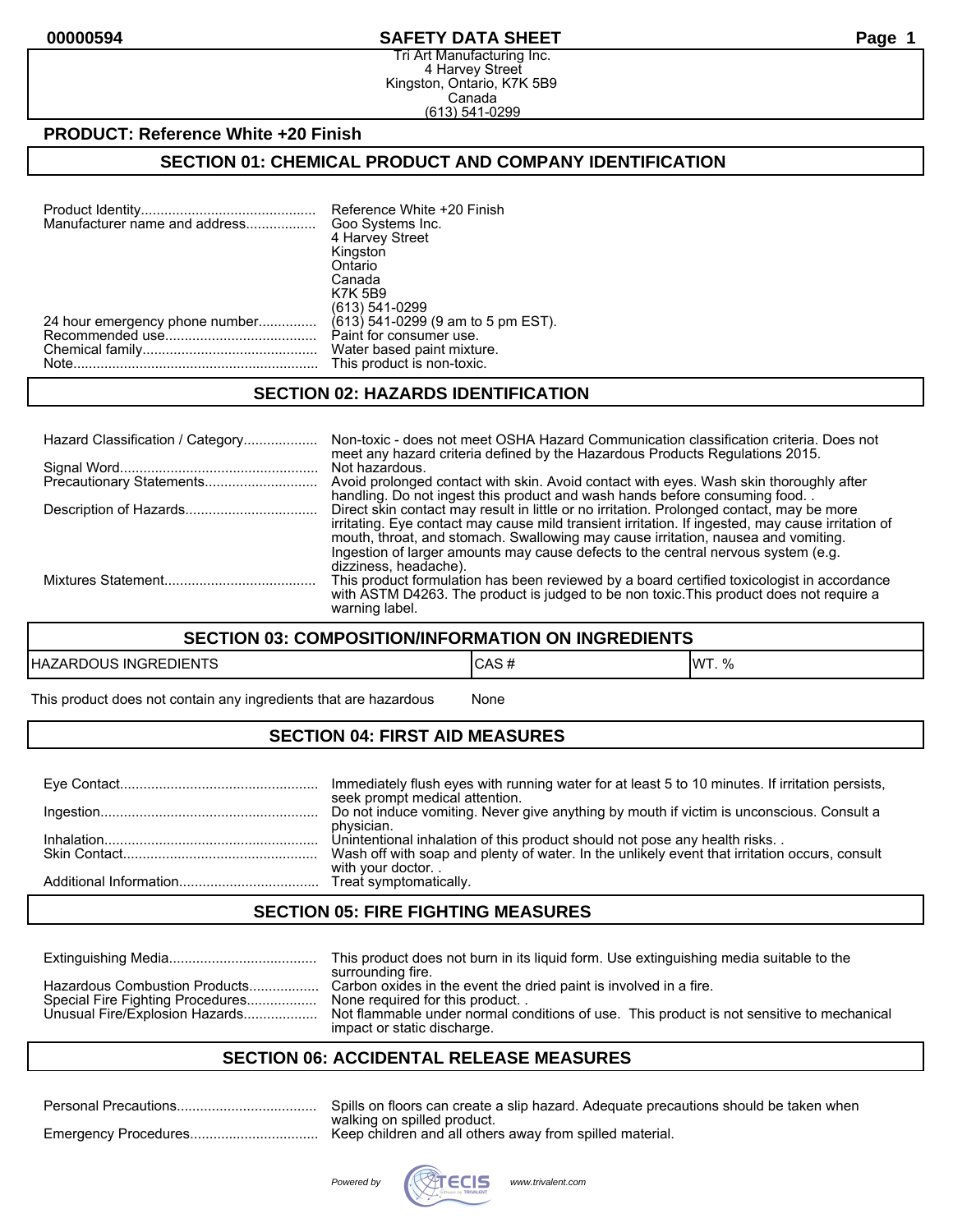## **PRODUCT: Reference White +20 Finish**

## **SECTION 06: ACCIDENTAL RELEASE MEASURES**

Methods / Materials For Containment........... Use suitable absorbent materials such as cloth, rags, sponges, or paper towels . Clean Up....................................................... Contain and wipe up the spill with absorbent material or cloth. Rinse the cloth with water and repeat the process until surface is clean and dry of spilled material .

## **SECTION 07: HANDLING AND STORAGE**

| Avoid contact with skin, eyes and clothing. Wash thoroughly after handling. Keep away<br>from extreme heat and flame. Keep containers tightly closed when not in use. |
|-----------------------------------------------------------------------------------------------------------------------------------------------------------------------|
| Store in a cool, dry, well ventilated area. Do not freeze. Recommended storage<br>temperature: $0 - 30^{\circ}$ C (32 - 86 $^{\circ}$ F).                             |

## **SECTION 08: EXPOSURE CONTROLS/PERSONAL PROTECTION**

| <b>INGREDIENTS</b>                                                     | <b>TWA</b>     | <b>ACGIH TLV</b><br><b>STEL</b>                                                                                                                                                                                                                                              | IPEL           | <b>OSHA PEL</b><br><b>STEL</b> | <b>NIOSH</b><br>IREL |
|------------------------------------------------------------------------|----------------|------------------------------------------------------------------------------------------------------------------------------------------------------------------------------------------------------------------------------------------------------------------------------|----------------|--------------------------------|----------------------|
| This product does not<br>contain any ingredients<br>that are hazardous | Not applicable | Not applicable                                                                                                                                                                                                                                                               | Not applicable | Not applicable                 | Not applicable       |
|                                                                        |                | No personal protective equipment is necessary when handling or using this product.<br>No special protective clothing is required to use this product.<br>Take the necessary precautions to avoid liquid contact with eves.<br>No gloves are required to handle this product. |                |                                |                      |

Engineering Controls..................................... No special ventilation requirements are necessary for this product.

#### **SECTION 09: PHYSICAL AND CHEMICAL PROPERTIES**

| Auto Ignition Temperature (deg C)<br>Upper Flammable Limit (% Vol )<br>Lower Flammable Limit (% Vol)<br>Coefficient of Water/Oil Distribution | Liguid.<br>White.<br>Mild odour.<br>No data.<br>Similar to water.<br>Similar to water.<br>Non-flammable.<br>Not applicable.<br>Not applicable.<br>Not applicable.<br>No data.<br>71-75% (water).<br>27 g/gal or 7.1 g/L - SW846 M8260 Test Method.<br>90 - 1,000 poise. |
|-----------------------------------------------------------------------------------------------------------------------------------------------|-------------------------------------------------------------------------------------------------------------------------------------------------------------------------------------------------------------------------------------------------------------------------|
|-----------------------------------------------------------------------------------------------------------------------------------------------|-------------------------------------------------------------------------------------------------------------------------------------------------------------------------------------------------------------------------------------------------------------------------|

## **SECTION 10: STABILITY AND REACTIVITY**

|  | Stable under the recommended storage and handling conditions prescribed.<br>Hazardous Products Of Decomposition None known, refer to hazardous combustion products in Section 5. |
|--|----------------------------------------------------------------------------------------------------------------------------------------------------------------------------------|
|--|----------------------------------------------------------------------------------------------------------------------------------------------------------------------------------|

# **SECTION 11: TOXICOLOGICAL INFORMATION**

| <b>IINGRL</b><br>11 – N I | C50 | LD50 |
|---------------------------|-----|------|
|                           |     |      |

This product does not contain any ingredients that are hazardous Not applicable Not applicable

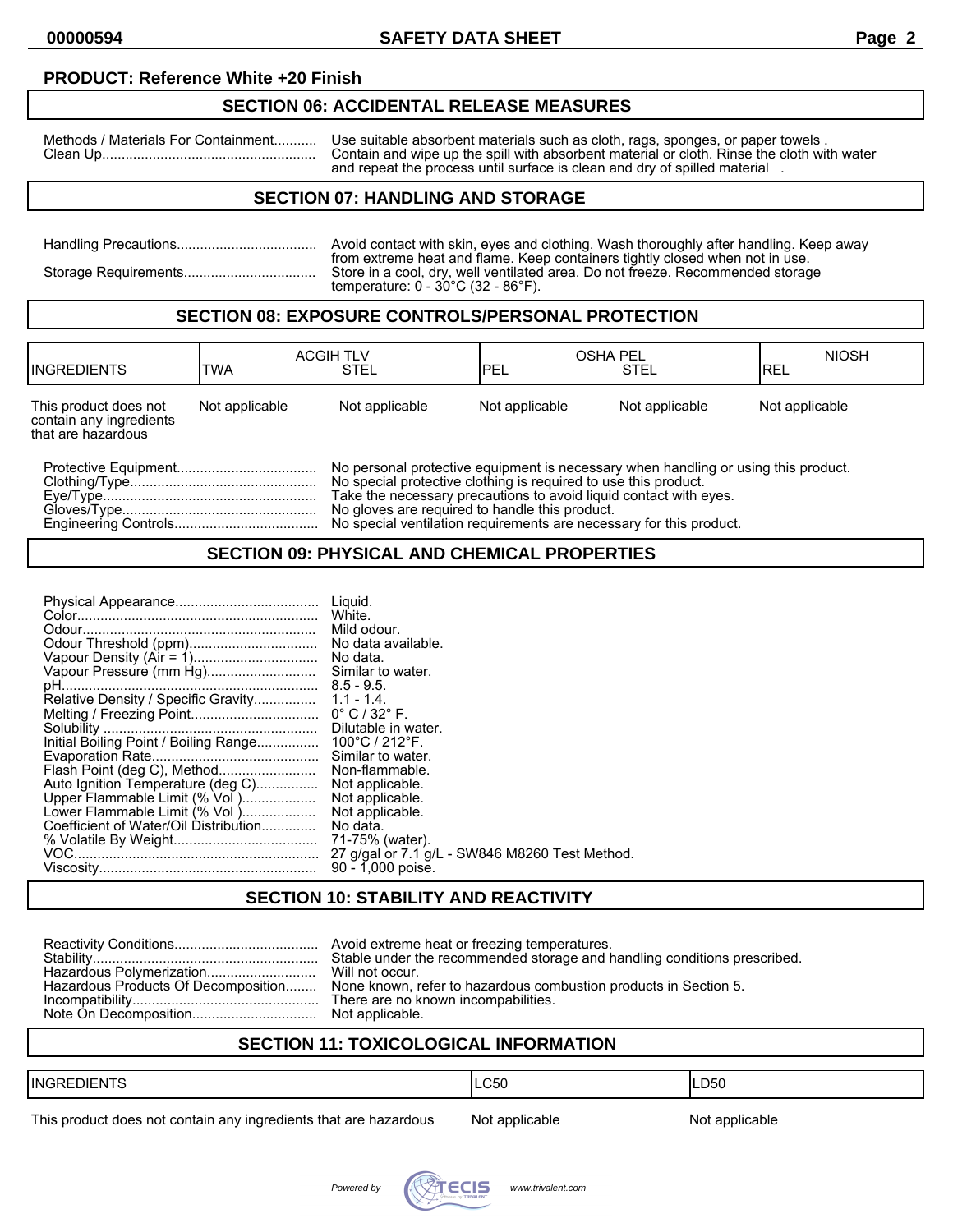## **PRODUCT: Reference White +20 Finish**

#### **SECTION 11: TOXICOLOGICAL INFORMATION**

|                               | Skin and eve contact are possible routes of exposure. Mists and vapours are unlikely to be<br>generated during intended use of this product. Do not take internally or ingest this product.                                                                                                                                                                                                                                                 |
|-------------------------------|---------------------------------------------------------------------------------------------------------------------------------------------------------------------------------------------------------------------------------------------------------------------------------------------------------------------------------------------------------------------------------------------------------------------------------------------|
|                               | Ingestion of large amounts may be harmful. If product is heated or mists are formed,<br>inhalation may cause irritation to the nose, throat and respiratory tract. Direct skin contact<br>may result in little or no irritation. Prolonged contact may be more irritating. Eye contact<br>may cause mild transient irritation. May cause irritation of mouth, throat, and stomach.<br>Swallowing may cause irritation, nausea and vomiting. |
|                               | None known.                                                                                                                                                                                                                                                                                                                                                                                                                                 |
|                               | None of the ingredients in this product are classified as carcinogens by the IARC, ACGIH<br>or NTP $\overline{a}$                                                                                                                                                                                                                                                                                                                           |
| Aggravated Medical Conditions | None are anticipated under normal use.<br>Use of this product following our recommended instructions should not cause any health<br>hazards, other than those indicated above                                                                                                                                                                                                                                                               |

## **SECTION 12: ECOLOGICAL INFORMATION**

#### **SECTION 13: DISPOSAL CONSIDERATIONS**

| Wherever possible unused paint should be brought to your local waste paint facility.<br>Appropriate Disposal Considerations<br>Properties Affect Disposal<br>None anticipated.<br>Wherever possible, paint should not be washed down the sewer.<br>Sewage Disposal Comments | Appropriate Disposal Methods | Empty containers should be recycled in accordance with local municipal recycling<br>practices. Containers that are not empty should be brought to your local waste paint<br>recycling facility |
|-----------------------------------------------------------------------------------------------------------------------------------------------------------------------------------------------------------------------------------------------------------------------------|------------------------------|------------------------------------------------------------------------------------------------------------------------------------------------------------------------------------------------|
|                                                                                                                                                                                                                                                                             |                              |                                                                                                                                                                                                |

#### **SECTION 14: TRANSPORT INFORMATION**

|                                           | Not regulated.                                                                                                  |
|-------------------------------------------|-----------------------------------------------------------------------------------------------------------------|
|                                           | Not regulated.                                                                                                  |
| Transport Hazard Classification           | Not regulated.                                                                                                  |
| Packaging Group (If Applicable)           | Not regulated.                                                                                                  |
|                                           | Guidance on transport by air (IATA) This product is not classified as a dangerous good per IATA Dangerous Goods |
|                                           | Regulations.                                                                                                    |
| Guidance for transportation by ship (IMO) | This product is not classified as a dangerous good and is therefore not regulated when                          |
|                                           | transported on a ship.                                                                                          |

# **SECTION 15: REGULATORY INFORMATION**

| Globally Harmonized System Classification                         | Not classified.<br>The ingredients in this product appear on the DSL.<br>This product does not contain any formaldehyde per Japanese Regulation 112. There is a<br>trace amount of Ammonia which is listed on the Appended Table 2 of the Poisonous and<br>Deleterious Substances Control Act #122 of 2011. |
|-------------------------------------------------------------------|-------------------------------------------------------------------------------------------------------------------------------------------------------------------------------------------------------------------------------------------------------------------------------------------------------------|
|                                                                   | This product is not considered hazardous.                                                                                                                                                                                                                                                                   |
| SARA TITLE III<br>Section 302 - Extremely Hazardous  None.        |                                                                                                                                                                                                                                                                                                             |
| Substances<br>Section 311/312 - Hazard Categories Not applicable. |                                                                                                                                                                                                                                                                                                             |
|                                                                   | Toxic Chemical constituents above de minimus concentrations.                                                                                                                                                                                                                                                |
| EPA Hazardous Air Pollutants (HAPS)<br>40CFR63                    | None.                                                                                                                                                                                                                                                                                                       |
|                                                                   | 3209.10.00.20.<br>cancer or reproductive toxicity.                                                                                                                                                                                                                                                          |